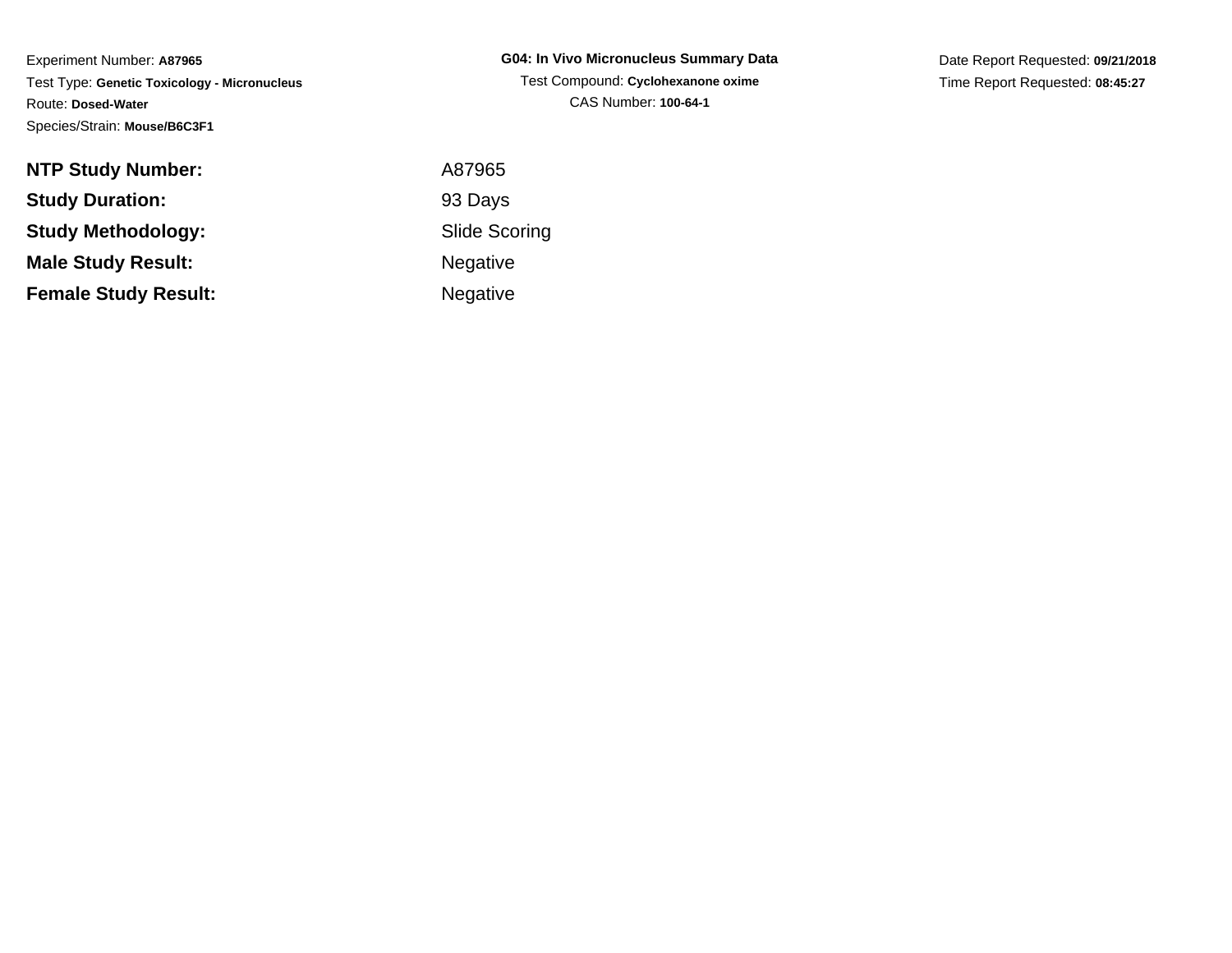| Tissue: Blood; Sex: Male; Number of Treatments: 92; Time interval between final treatment and cell sampling: 0 h |
|------------------------------------------------------------------------------------------------------------------|
|------------------------------------------------------------------------------------------------------------------|

|                              | <b>MN NCE/1000</b> |                 |         |  |
|------------------------------|--------------------|-----------------|---------|--|
| Dose (ppm)                   | N                  | Mean ± SEM      | p-Value |  |
| Vehicle Control <sup>1</sup> | 5                  | $4.30 \pm 0.25$ |         |  |
| 625.0                        | 5                  | $3.90 \pm 0.86$ | 0.6710  |  |
| 1250.0                       | 5                  | $3.60 \pm 0.24$ | 0.7850  |  |
| 2500.0                       | 5                  | $3.60 \pm 0.73$ | 0.7850  |  |
| 5000.0                       | 5                  | $1.10 \pm 0.29$ | 1.0000  |  |
| 10000.0                      | 5                  | $1.20 \pm 0.46$ | 1.0000  |  |
| Trend p-Value                |                    | 1.0000          |         |  |

## Trial Summary: Negative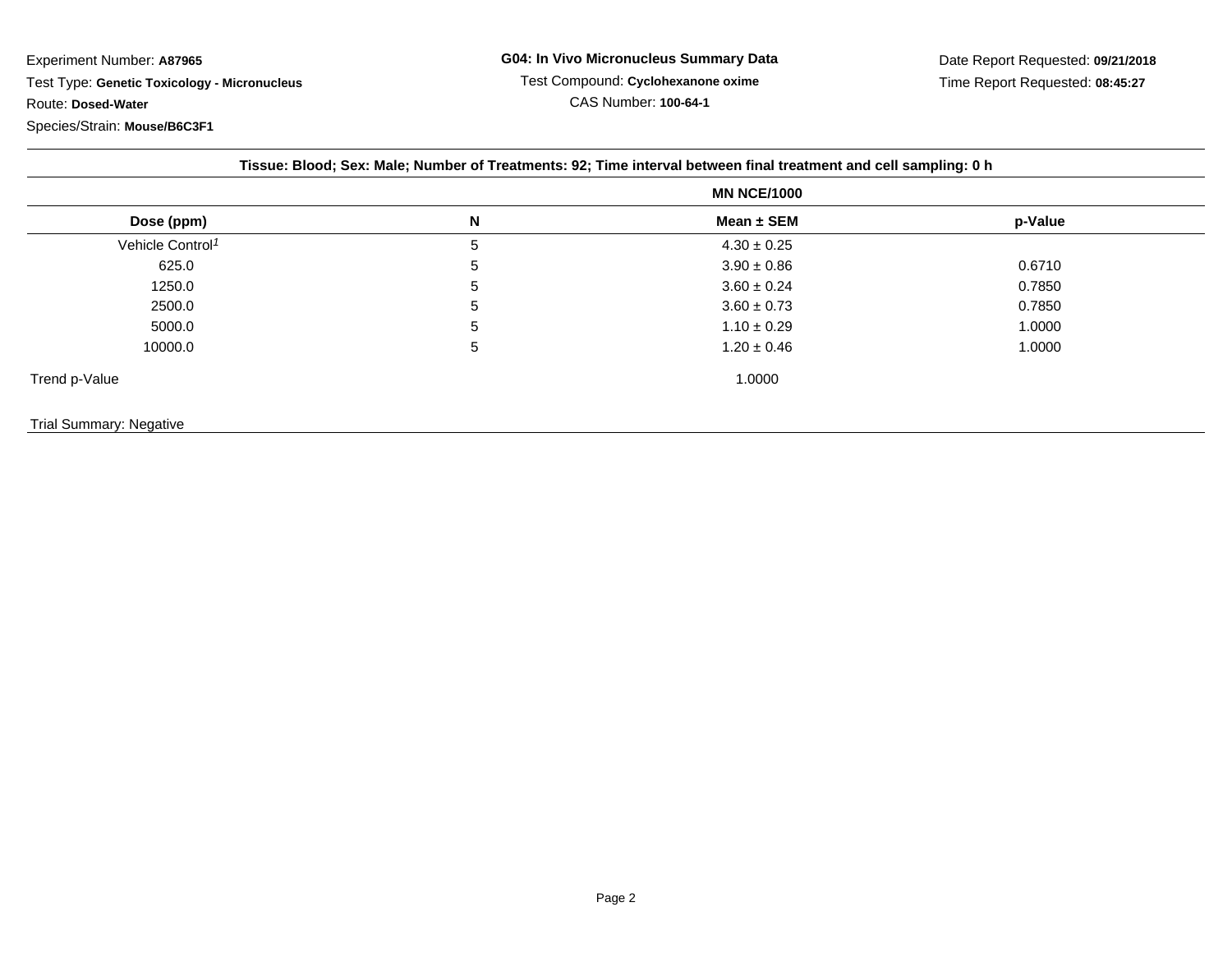| Tissue: Blood; Sex: Female; Number of Treatments: 93; Time interval between final treatment and cell sampling: 0 h |                    |                 |         |  |  |
|--------------------------------------------------------------------------------------------------------------------|--------------------|-----------------|---------|--|--|
|                                                                                                                    | <b>MN NCE/1000</b> |                 |         |  |  |
| Dose (ppm)                                                                                                         | N                  | Mean $\pm$ SEM  | p-Value |  |  |
| Vehicle Control <sup>1</sup>                                                                                       | 5                  | $2.90 \pm 0.56$ |         |  |  |
| 625.0                                                                                                              | 5                  | $3.20 \pm 0.68$ | 0.3502  |  |  |
| 1250.0                                                                                                             | 5                  | $1.80 \pm 0.51$ | 0.9459  |  |  |
| 2500.0                                                                                                             | 5                  | $2.40 \pm 0.75$ | 0.7542  |  |  |
| 5000.0                                                                                                             | 5                  | $0.70 \pm 0.25$ | 0.9999  |  |  |
| 10000.0                                                                                                            | 5                  | $0.90 \pm 0.19$ | 0.9994  |  |  |
| Trend p-Value                                                                                                      |                    | 1.0000          |         |  |  |
| <b>Trial Summary: Negative</b>                                                                                     |                    |                 |         |  |  |